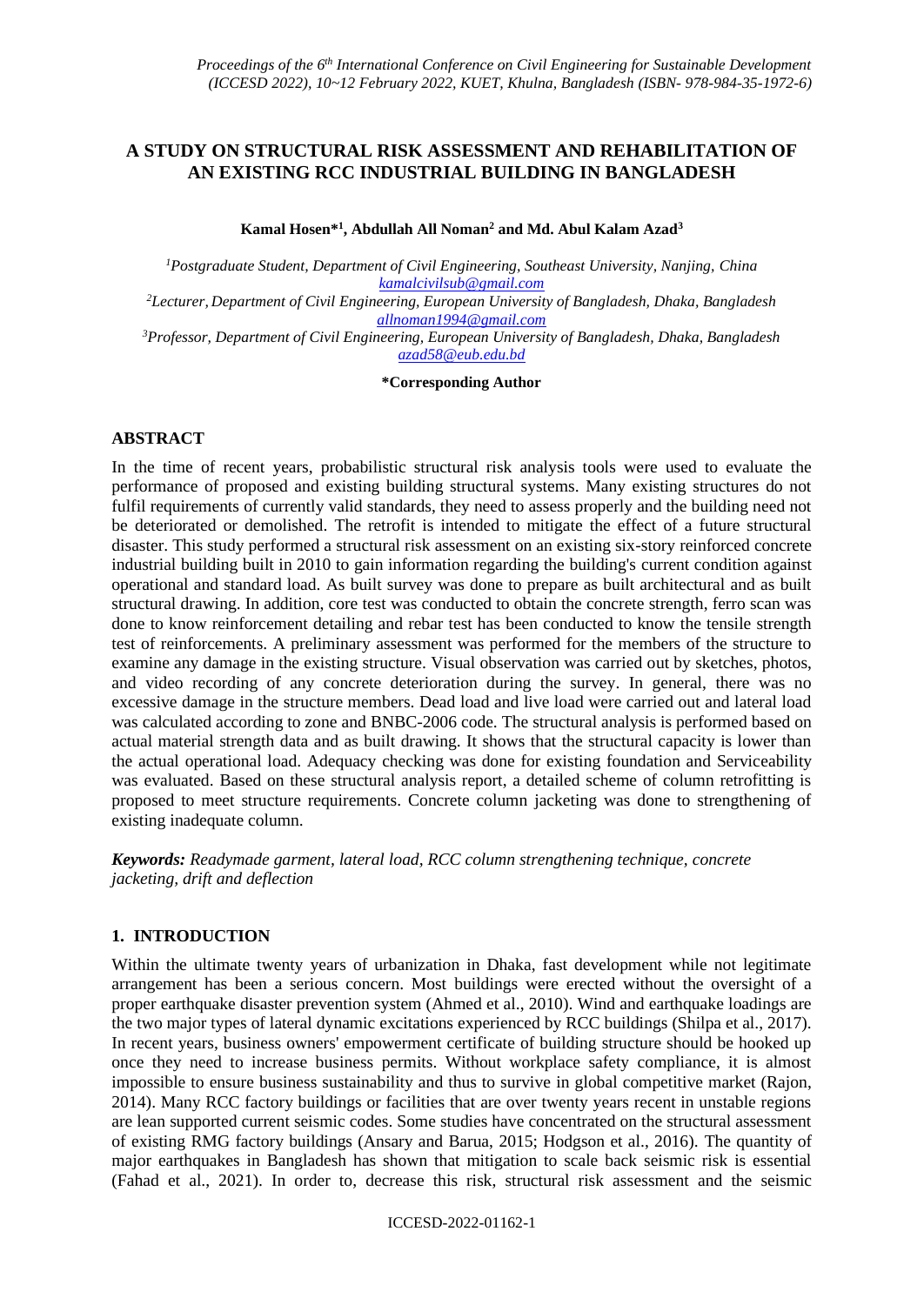retrofitting of the structure is one amongst the foremost effective techniques. In buildings, columns are the important structural members that transfer the load of the higher floors to the ground or foundations. In general, columns will sustain two main varieties of loads, the axial–flexural load and therefore the lateral shear load. Columns have a high axial load capability compared to their lateral load capacity. Buildings and columns are designed to face up to internal and lateral loads appreciate an earthquake. In some cases, wherever buildings are designed as per the previous unstable requirements, columns are additional vulnerable and weak. Underneath lateral loads, weak columns can exhibit severe damages or collapse and fail drastically (Julio et al., 2005). In alternative cases, columns are deteriorated thanks to environmental effects, aging of concrete, or adding new floors. All told cases, weak or broken columns need structural intervention to retrofit and strengthen the affected columns. Reinforced Cement Concrete is a versatile construction material that is strong in compression as well as tension. The use of reinforcement in concrete not only increases its strength but also helps in preventing temperature and shrinkage stresses. At some stages RCC structure become weak for design fault, construction fault or with ages of the structure become inadequate for natural hazard like as earthquake effect, wind load effect, cyclones etc. Researcher Tanaya and Sutapa conducted research on seismic vulnerability assessment for RCC structure (Tanaya and sutapa, 2017). Recently, a new decision support system was proposed to find the most optimized solution in terms of the trade-off between improved quality and investing cost for existing buildings renovation (Bianca-Elena et al., 2020). Researcher Praveen Anand and Ajay Kumar Sinha conducted research on Effect of Reinforced Concrete Jacketing on Axial Load Capacity of Reinforced Concrete Column (Praveen and Ajay, 2020). To conduct this study several visual investigations was done for settlement, foundation design check and settlement calculation were done to assess the foundation stability and settlement (Baraja, 2015). Detailed Engineering Assessment, Structural analysis and modification was done for vulnerability considering earthquake load and wind load effect as per BNBC-2006, NTPA and ACCORD standard. Existing structure was analysed to evaluate the stability of existing structural members. Existing structural analysis was done considering ACCORD and NTPA load combination and modified structural analysis was done according to BNBC load combination (BNBC-2006). Developed deflection and floor drift was checked against lateral load to evaluate the serviceability. Found inadequate members have retrofitted and concrete column jacketing was done. In this study column sizes were increased and new re-bars were inserted. The common practices consist of increasing the roughness of the interface surface and applying a bonding agent, normally an epoxy resin. Steel connectors are also occasionally applied. After completion of all remedial works ACCORD was inspected this RMG industrial building and gave approval that this building is structurally safe.

# **2. METHODOLOGY**

In this study Automation Knitwear Ltd. located at BSCIC industrial estate, Narayanganj, Bangladesh, A six storied MRF RCC industrial building was used. A preliminary assessment was done to evaluate the condition of the existing buildings, and then different recommendations were made based on the evaluation result. Several visual inspections were done for collecting the detailed as built data of this building both architectural and structural. As built data was collected for all kind of structural members, vertical and lateral load carrying members, machineries load, dead load & live load producing equipment. Foundation was excavated to confirm the foundation type. In structural system it was found that the structural system is Moment Resisting Frame (MRF), Foundation system was pile and pile cap foundation system. RCC column, beam and slab is the main load carrying member, there was no shear wall or any others structural members to resist lateral load. Design analysis software CSI ETABS 2016 v16.2.2 was used for adequacy check of structural members.

# **2.1 Building Information**

The frame type of this structure was moment resisting frame system. This structure is a mixed of RCC beam slab and flat plate slab system in different floor. The details of this industrial steel structure are given as follows: Height of the building=  $66.5$  ft, Length of the building =  $76.5$  ft, Width of the building= 42 ft, The Ground Floor accommodates the main entrance area, iron section and finishing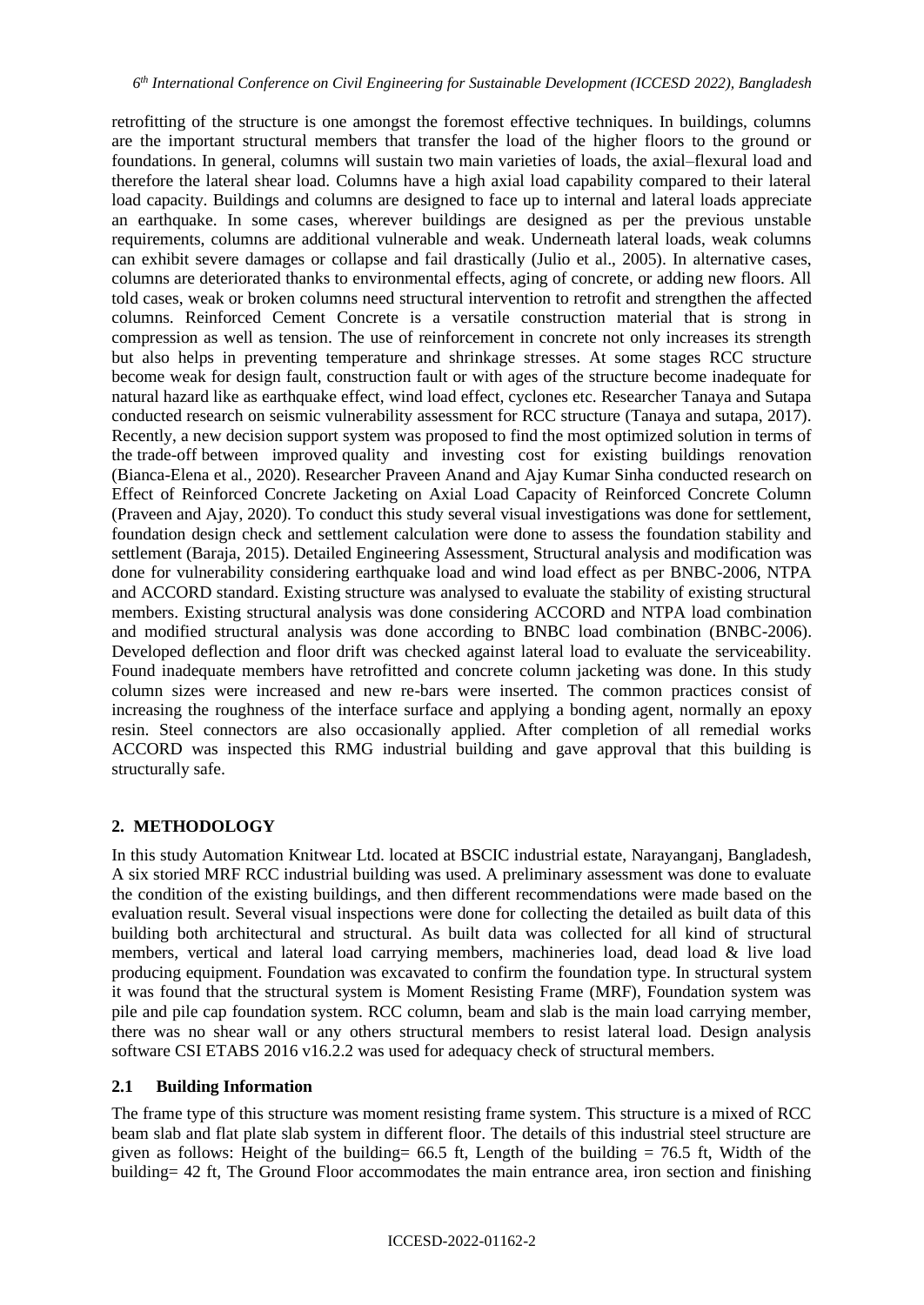section. First floor is finishing, drying, storage & official arrangement. Second Floor level accommodate general office, light operation. Other Floors level accommodating very light manufacturing, sewing section, finishing section, prayer hall, dining and water tanks on the roof. Pile foundation having pile length 75 ft and Pile cap level found at 6 ft below the plinth level. The Ground Floor Slab comprises a 6-inch thick in-situ reinforced concrete slab, spanning over ground beams. The first-floor structure was two-way spanning slabs, slabs of other floors is flat plate slab with 8-inch thickness. In the first floor, slab is connected with beam and beams are rigidly connected to columns. In other floors flat plate slabs are directly connected to columns. Figure 1 shows the existing front view of this industrial building, while figure 2 shows the floor plan of this structure. Figure 3 shows the main load carrying members in the first floor and figures 4 shows the main load carrying member in other floors.

# **2.2 Carried Out Existing Live Load and Dead Load**

All floors, working sections, machines, water tank, toilet built up area, furniture, interior partition wall, exterior wall, ware house, fabrics section, storage and others work place of this building were checked and calculated the live load and dead load by taking consideration of these aspects. Dead load was taken as per calculation, 42 psf live load was used in normal working floor, while 30 psf and 84 psf were used in roof and stair zone, respectively for analysis (ACCORD-2013 and NTPA-2013, Guidelines for detailed engineering assessments).







Figure. 1: Photo of Existing Building Figure. 2: Plan view of a 6 stroied RCC Building



Figure 3: Main Load carrying member in 1<sup>st</sup> floor Figure 4: Main Load carrying member in other floors

# **2.3 Materials Test**

Drilled concrete core was collected and Core test was conducted (BRTC, BUET) to assess the strength of the concrete, re-bar test performed (BRTC, BUET) to assess the strength of reinforcement. In addition, Ferro scan was conducted to check the provided reinforcement of RCC members. ACI-562 method was used to evaluate the concrete strength which was found 1913 psi. 60000 psi was used as rebar tensile strength.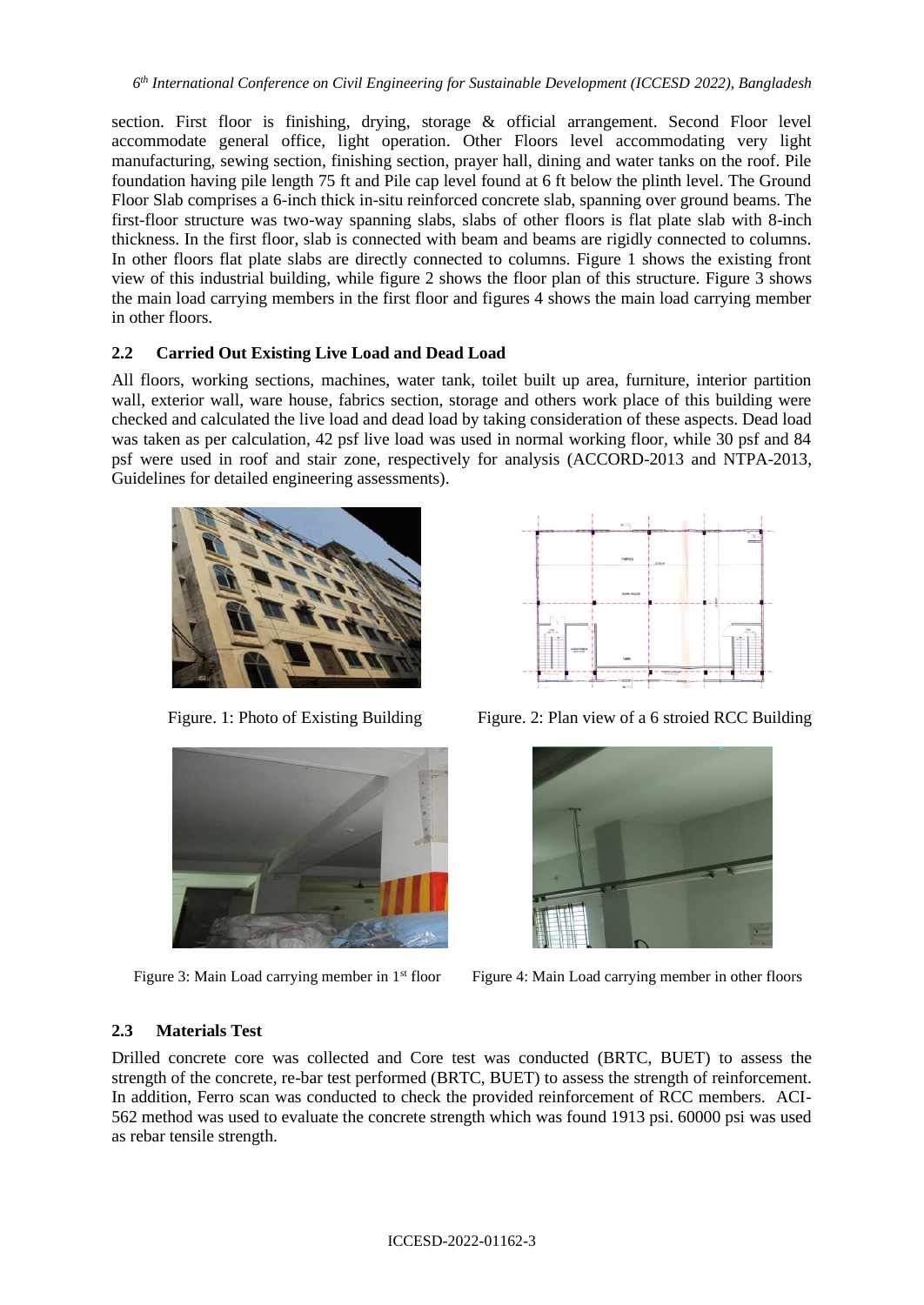# **2.4 Foundation and Soil Investigation**

Soil test report was collected from the industry authority. The soil test report reveals, the structure was built on brown med. dense fine sand in zone 2 (moderate seismic zone) of Bangladesh seismic map. Foundation type, size and thickness was confirmed by existing foundation documents and verbal statement of the building owner. Foundation system is pile and pile cap foundation. Pile diameter is 20 inch with length of 75 ft. Pile cap level foundation is found at 6 ft below from the plinth level. equation 1 and equation 2 which were given by researcher Wayne C. Teng (1988) Load combination for punching and flexure check:  $1.4$  DL  $+ 1.7$  LL

Load combination for pile diameter, length and total number of pile:  $DL + LL$ Pile capacity check: Qult: πR2 (1.3cNc + ϒDNq + 0.6ϒRN<sup>ϒ</sup> ………………………………………..( 1) Pile cap check: Qm= Q/n ± Myx / ∑(x<sup>2</sup> ) ± Mxy / ∑(y<sup>2</sup> )………………………………………………( 2) Pile capacity: 791 kn, Factor of Safety: 2.5

# **2.5 Structural Analysis**

After as built structural and materials data collection a number of analyses were used to assess the response of the foundation for the Structure. The main design model was developed using a Finite Element (FE) program ETABS. Soil is considered as continuum medium. While modelling, base support was considered as fixed. Applied as a body load to the structure foundation elements, in a direction to coincide with the appropriate wind action assumed. Floor slab was considered semi-rigid diaphragm and modelled as shell elements. Stiffness is modified. Membrane stiffness was used full scale, while bending stiffness almost ignored. Finite element structural model was done considering actual as built condition. Figure 5 shows the three-dimensional finite element model of this structure. Demand capacity ratio of steel members was collected from design software ETABS.

The Existing structural system of this building was modelled using ETABS Software considering dead load, live load, wind load and earth quake load according to BNBC-2006 and NTPA load combination.



Figure 5: 3D Finite Element Model of the 6 stroied RCC Industrial Building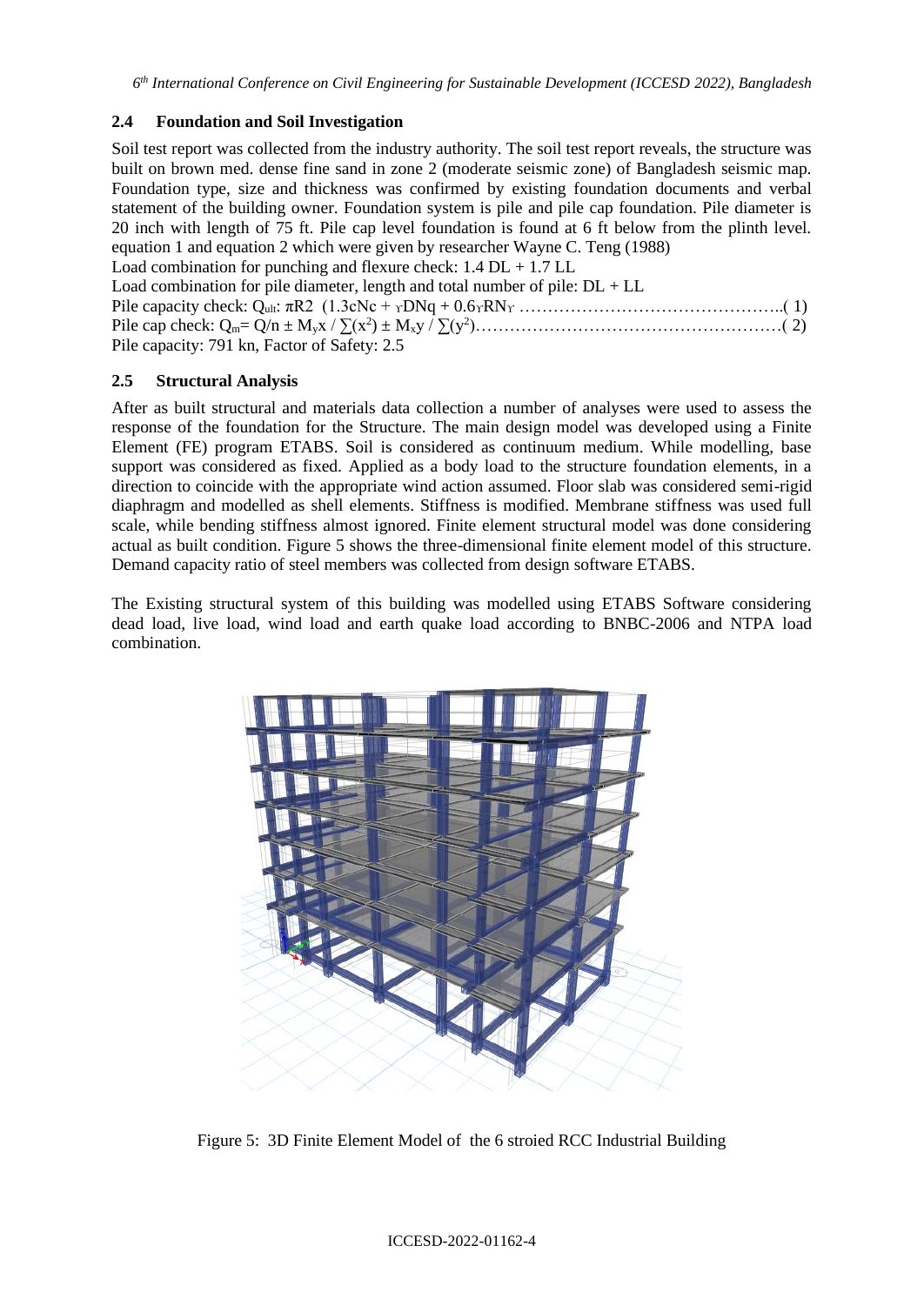| Equation used for wind load calculation                                                                                                                                                                                                                                                                                                                          | <b>Equation used for Earthquake load</b><br>calculation                                                                                                                                                                                                                                                                                                                                     |
|------------------------------------------------------------------------------------------------------------------------------------------------------------------------------------------------------------------------------------------------------------------------------------------------------------------------------------------------------------------|---------------------------------------------------------------------------------------------------------------------------------------------------------------------------------------------------------------------------------------------------------------------------------------------------------------------------------------------------------------------------------------------|
| Wind Pressure, $P = CgCpq$<br>Sustainable wind pressure, $qz = C_c C_l C_z V_b^2$<br>Basic wind Speed $V_b$ (Kmph)= 210<br>$C_c$ = velocity-to-pressure conversion<br>coefficient $= 47.2x10-6$<br>$C_g$ = gust coefficient<br>$C_p$ = pressure coefficient<br>$C_1$ = structure importance coefficient = 1<br>$C_z$ = combined height and exposure coefficient. | Base Shear, $V = (ZIC/R)W$<br>total load from ETABS, W= 70660 KN<br>seismic zone coefficient, $Z = 0.15$<br>structural importance coefficient, $I = 1$<br>response modification factor, $R = 6$<br>soil characteristic coefficient, $S = 1.5$<br>$Ct = 0.083$<br>fundamental period of vibration, $T =$<br>0.23184827 sec<br>numerical coefficients, $C = 4.96819575$ sec<br>$C = 2.75$ sec |
|                                                                                                                                                                                                                                                                                                                                                                  |                                                                                                                                                                                                                                                                                                                                                                                             |

Table 1: Data and Equation of wind load and seismic load

# **3. RESULT AND DISCUSSIONS**

Performed finite element analysis in ETABS, it was found that several RCC columns of the existing structure were inadequate. All existing pile and pile cap were found safe. It was found that the existing structure gave excessive value of deflection. Destabilizing forces are likely to arise from lateral wind & seismic loading and under gravity loading due to lack of verticality in the structural frame. After design check it was observed that capacity of beam slabs and flat plate slabs are very good. All beams found safe. But the capacity of interior columns under wind loading as per BNBC-2006, ACOORD as well as NTPA is not satisfactory. From serviceability consideration structure did not comply with the serviceability requirement. Displacement is not within the allowable limit while drift of existing structure was not within the allowable limit. After modification of existing building, it was found that all structural members were safe, deflection and lateral drift were in satisfactory.

#### **3.1 Foundation Adequacy**

The adequacy of pile, size of pile cap, area of pile cap, reinforcements of pile cap and punching shear were checked. Axial force and shear force were in consideration to check the adequacy of foundation. All pile and pile cap were found adequate under code of BNBC-2006. Over all stability is safe. Predicted settlement was also within the allowable limit. Table 2 shows the adequacy checking of existing foundation system.

| Grid id      | <b>Pile Nos</b>        | <b>Maximum</b><br><b>Axial load</b><br>from each<br>column<br>(KN) | <b>Capacity of</b><br>each pile<br>(KN) | <b>Maximum</b><br>reinforcements<br>required for<br>pile cap<br>$(\mathbf{mm}^2)$ | <b>Provided</b><br>reinforcements<br>for pile cap<br>(mm <sup>2</sup> ) | <b>Remarks</b> |
|--------------|------------------------|--------------------------------------------------------------------|-----------------------------------------|-----------------------------------------------------------------------------------|-------------------------------------------------------------------------|----------------|
| $01-a, b,$   | 2, 2, 3, 3, 3, 3, 2& 2 | 1383                                                               | 791                                     | 2298                                                                              | 2613                                                                    | Safe           |
| c, d, e, f   |                        |                                                                    |                                         |                                                                                   |                                                                         |                |
| $\&$ g       |                        |                                                                    |                                         |                                                                                   |                                                                         |                |
| $02-a, c,$   | 3,4,4,4&2              | 2222                                                               | 791                                     | 2298                                                                              | 2613                                                                    | Safe           |
| $d, e, \& g$ |                        |                                                                    |                                         |                                                                                   |                                                                         |                |
| $03-a, c,$   | $2,3,3,3$ &2           | 1433                                                               | 791                                     | 2298                                                                              | 2613                                                                    | Safe           |
| $d, e, \& g$ |                        |                                                                    |                                         |                                                                                   |                                                                         |                |

Table 2: Adequacy check of pile & pile cap foundation

# **3.2 Demand capacity ratio**

Given demand capacity ratio (p-m-m) in table 3 shows adequacy check of all RCC column. All of these analysis data were collected from structural analysis and design software application ETABS.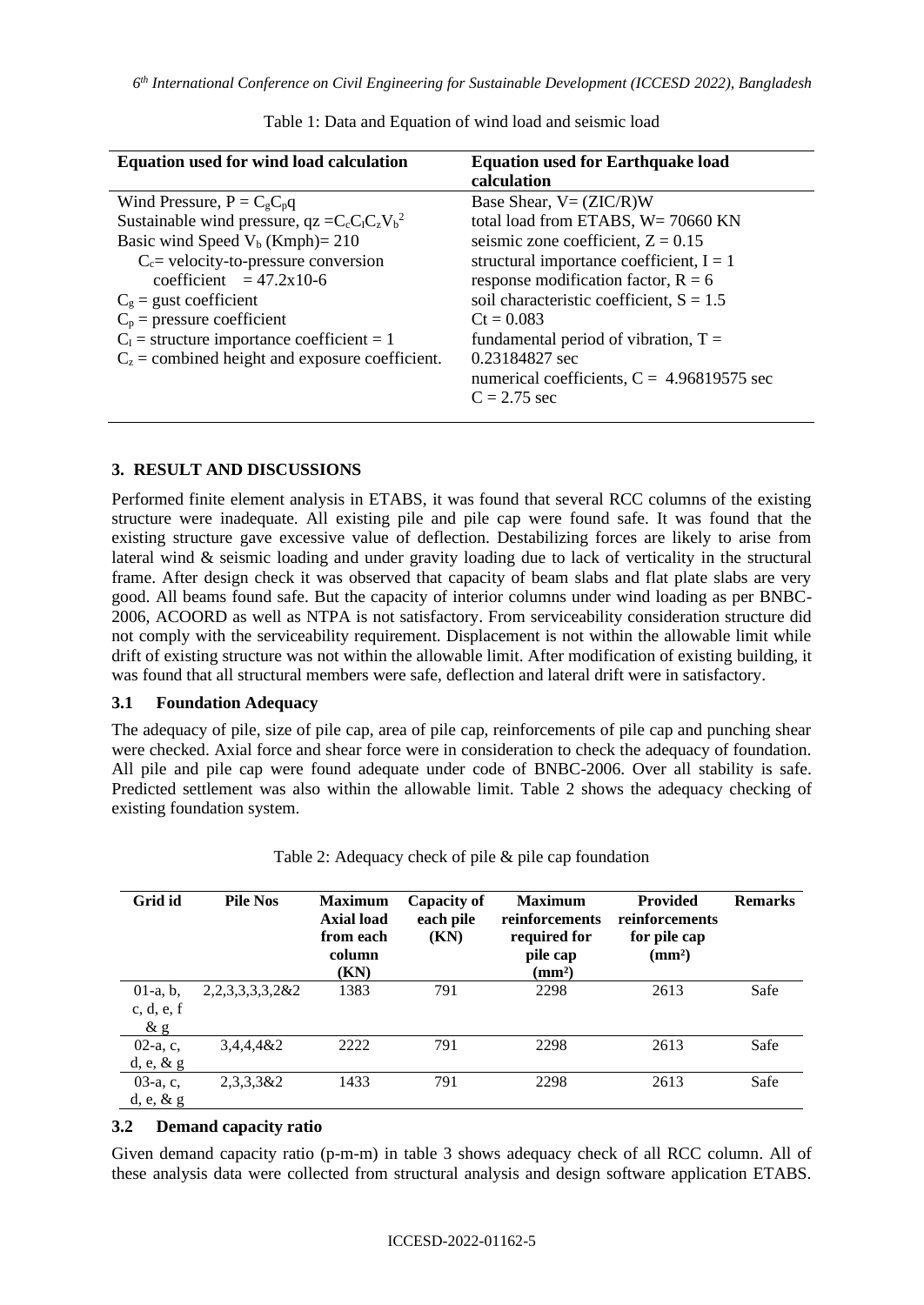Structural members which has p-m-m ratio more than 1 is considered as inadequate. Figure 6 shows the demand capacity ratio of columns and figure 7 shows the column interaction diagram for axial and bending moment. Table 3 reveals the evaluation of column capacity.

|                                          | Demand capacity ratio of steel column              |                                                | <b>Remarks</b>                                                                                                                                                                                                                                                                                                                                                                                                                                                                                                                                                                                                                                                                            |                                    |                                                                                                                                                                                                              |  |  |
|------------------------------------------|----------------------------------------------------|------------------------------------------------|-------------------------------------------------------------------------------------------------------------------------------------------------------------------------------------------------------------------------------------------------------------------------------------------------------------------------------------------------------------------------------------------------------------------------------------------------------------------------------------------------------------------------------------------------------------------------------------------------------------------------------------------------------------------------------------------|------------------------------------|--------------------------------------------------------------------------------------------------------------------------------------------------------------------------------------------------------------|--|--|
| Grid id                                  | <b>Members</b> name                                | <b>P-M-M Ratio</b>                             | Red marked values which contain greater than 1<br>considered as Unsafe column                                                                                                                                                                                                                                                                                                                                                                                                                                                                                                                                                                                                             |                                    |                                                                                                                                                                                                              |  |  |
| 01-a, b, c, d $&$<br>e                   | Column<br>(Sizes 12"X20"<br>& 20" X20")            | 1.11, 1.40, 0.84,<br>0.99, 0.84,<br>1.19, 1.12 | marked values which contain greater than 1<br>considered as Unsafe column                                                                                                                                                                                                                                                                                                                                                                                                                                                                                                                                                                                                                 |                                    |                                                                                                                                                                                                              |  |  |
| 02-a, b, c, d $&$<br>e                   | Column<br>(Sizes $16^{\circ}$ X20"<br>& 20" X20")  | 1.34, 0.99, 0.92,<br>1.04, 1.39                | marked values which contain greater than 1<br>considered as Unsafe column                                                                                                                                                                                                                                                                                                                                                                                                                                                                                                                                                                                                                 |                                    |                                                                                                                                                                                                              |  |  |
| 03-a, b, c, d $&$<br>e                   | Column<br>(Sizes $16^{\circ}$ X20")<br>& 20" X20") | 1.08, 1.05, 1.03,<br>1.10                      | marked values which contain greater than 1<br>considered as Unsafe column                                                                                                                                                                                                                                                                                                                                                                                                                                                                                                                                                                                                                 |                                    |                                                                                                                                                                                                              |  |  |
| $\frac{1}{2}$<br><b>OBS!</b><br>alu<br>š |                                                    |                                                | Display Options<br>○ Show Fiber Model Data<br>(a) Show Design Code Data<br>iii holute Phi<br>O Exclude Phi<br>○ Exclude Phi and Increase Fv<br>Curve Data<br>Pb<br>N2 bit<br>N3 bh<br>Point<br>391141.22<br>$\mathbf{0}$<br>$\mathbf{0}$<br>387550.8<br>5645429<br>$\mathbf{r}$<br>$\overline{3}$<br>339139.38<br>79795.79<br>282445.17<br>100277.61<br>$\overline{4}$<br>$\overline{5}$<br>119299.52<br>213840.22<br>127213.97<br>$\theta$<br>139361.27<br>$\sqrt{6}$<br>$\overline{7}$<br>72536.08<br>155680.27<br>1407.68<br>$\mathbf{8}$<br>161132.09<br>$\theta$<br>9<br>$-88977.43$<br>123947.2<br>10<br>$-189719.75$<br>$\theta$<br>65167.50<br>-285120<br>11<br>M 4 Curve #1 Odeg | 30 Interaction Surface<br>Bevation | Curect Interaction Curve<br>E43<br>$500 -$<br>750<br>600<br>45)<br>$\widehat{\mathbf{a}}$<br>300<br>150<br>M (lb-ft)<br>Superinocee Dashed Fiber Curve<br>Vote: Compression is positive in this form<br>Done |  |  |

Table 3: Adequacy check of RCC column

Figure. 6: Demand capacity ratio of column Figure. 7: Column interaction diagram

# **3.3 Serviceability check**

From ETABS the values of deflection given by the structure was collected. From the deflection checked it was found that the structure is failed in deflection. Floor Drift of this existing structure within the allowable limit. Maximum displacement in Y direction against wind load while Maximum displacement in X direction against seismic load. Figure 8 and 9 show the maximum displacement against wind load and maximum drift against earthquake load respectively. Table 4 indicates the evaluation of serviceability (BNBC- 2006, table 6.6.4 and chapter 1.5.6).



Figure 8: Maximum displacement Figure 9: Maximum drift

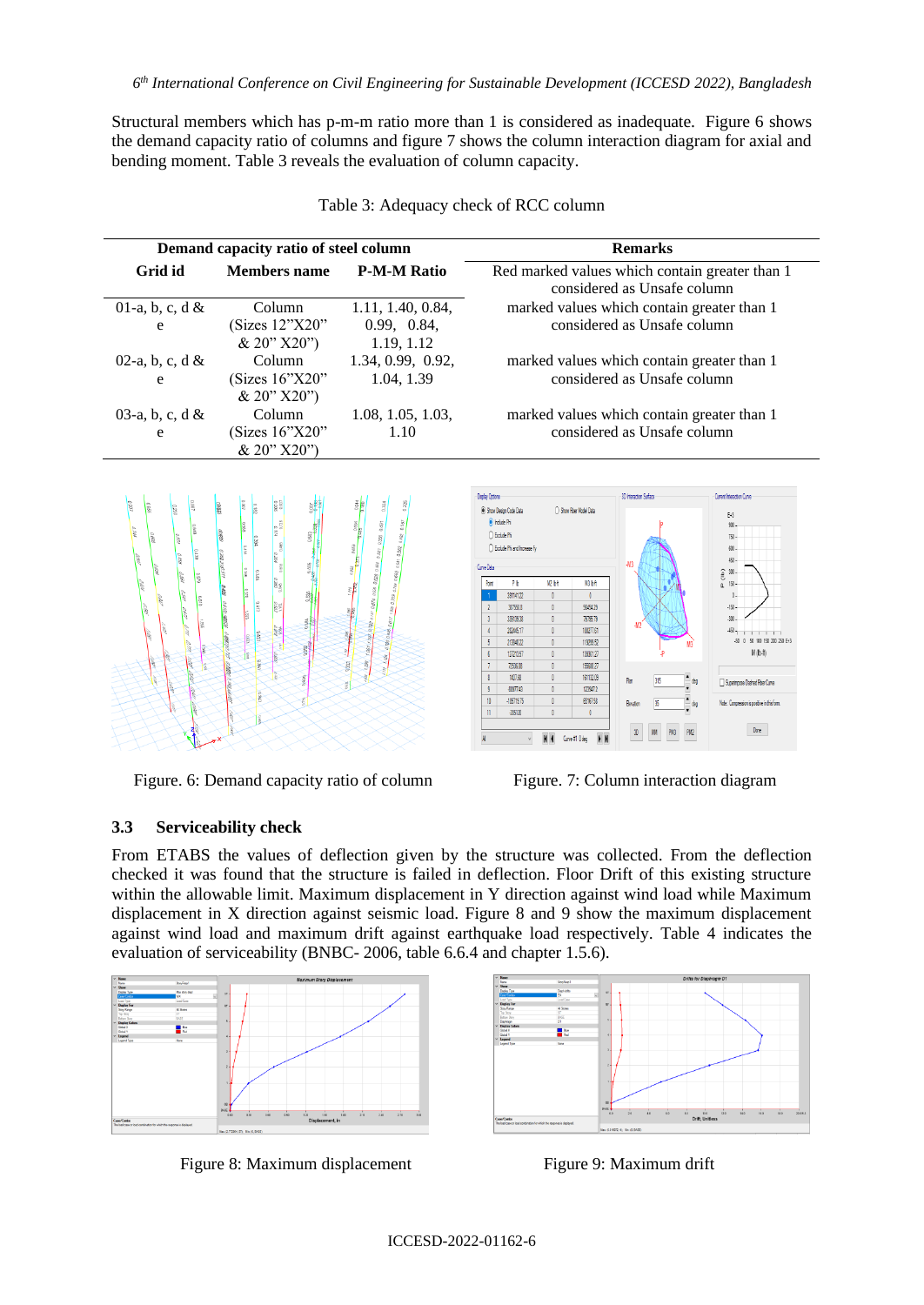| <b>Evaluation of story displacements</b> |              |                                                 |                                              | <b>Evaluation of story drift</b> |           |         |                          |                          |         |
|------------------------------------------|--------------|-------------------------------------------------|----------------------------------------------|----------------------------------|-----------|---------|--------------------------|--------------------------|---------|
| Direction                                | Load         | Developed<br>story<br>displaceme<br>$nt$ (inch) | Allowable<br>story<br>displacement<br>(inch) | <b>Remarks</b>                   | Direction | Load    | Developed<br>story dirft | Allowable<br>story drift | Remarks |
| Y                                        | Wind<br>Load | 4.55                                            | 1.995                                        | Unsafe                           | X         | Seismic | 0.016                    | 3.19                     | Safe    |

Table 4: Serviceability checking of existing structure.

## **3.4 Retrofitting of Existing Building**

Model of retrofitting industrial building was done by modification of existing model considering BNBC-2006 load combination for RCC structure. Earthquake load also revised after retrofitting. After retrofitting analysis all structural members were found adequate against all kind of lateral load and gravity load. Table 5 shows the demand capacity ratio, ratio of all columns found under 1.00. Figure 10 shows the demand capacity ratio of columns and column interaction diagram for axial and bending moment after concrete jacketing of existing column. Table 5 reveals the evaluation of column capacity.

| Table 5: Adequacy check of RCC column after retrofitting |  |
|----------------------------------------------------------|--|
|                                                          |  |

|                        | Demand capacity ratio of steel column   |                                                | <b>Remarks</b>                                                                |
|------------------------|-----------------------------------------|------------------------------------------------|-------------------------------------------------------------------------------|
| Grid id                | Members name                            | P-M-M Ratio                                    | Red marked values which contain greater than 1<br>considered as unsafe column |
| 01-a, b, c, d $&$<br>e | Column<br>(Sizes 28"X20"<br>& 20" X20") | 0.59, 0.79, 0.64,<br>0.79, 0.54,<br>0.87, 0.72 | marked values which contain greater than 1<br>considered as unsafe column     |
| 02-a, b, c, d $&$<br>e | Column<br>(Sizes 28"X22"<br>& 20" X20"  | 0.64, 0.54, 0.54,<br>0.67, 0.77                | marked values which contain greater than 1<br>considered as unsafe column     |
| 03-a, b, c, d $&$<br>e | Column<br>(Sizes 28"X20"<br>& 20" X20"  | 0.76, 0.88, 0.57,<br>0.65                      | marked values which contain greater than 1<br>considered as unsafe column     |



Figure. 10: Demand capacity ratio of column and interaction diagram after retrofitting

#### ICCESD-2022-01162-7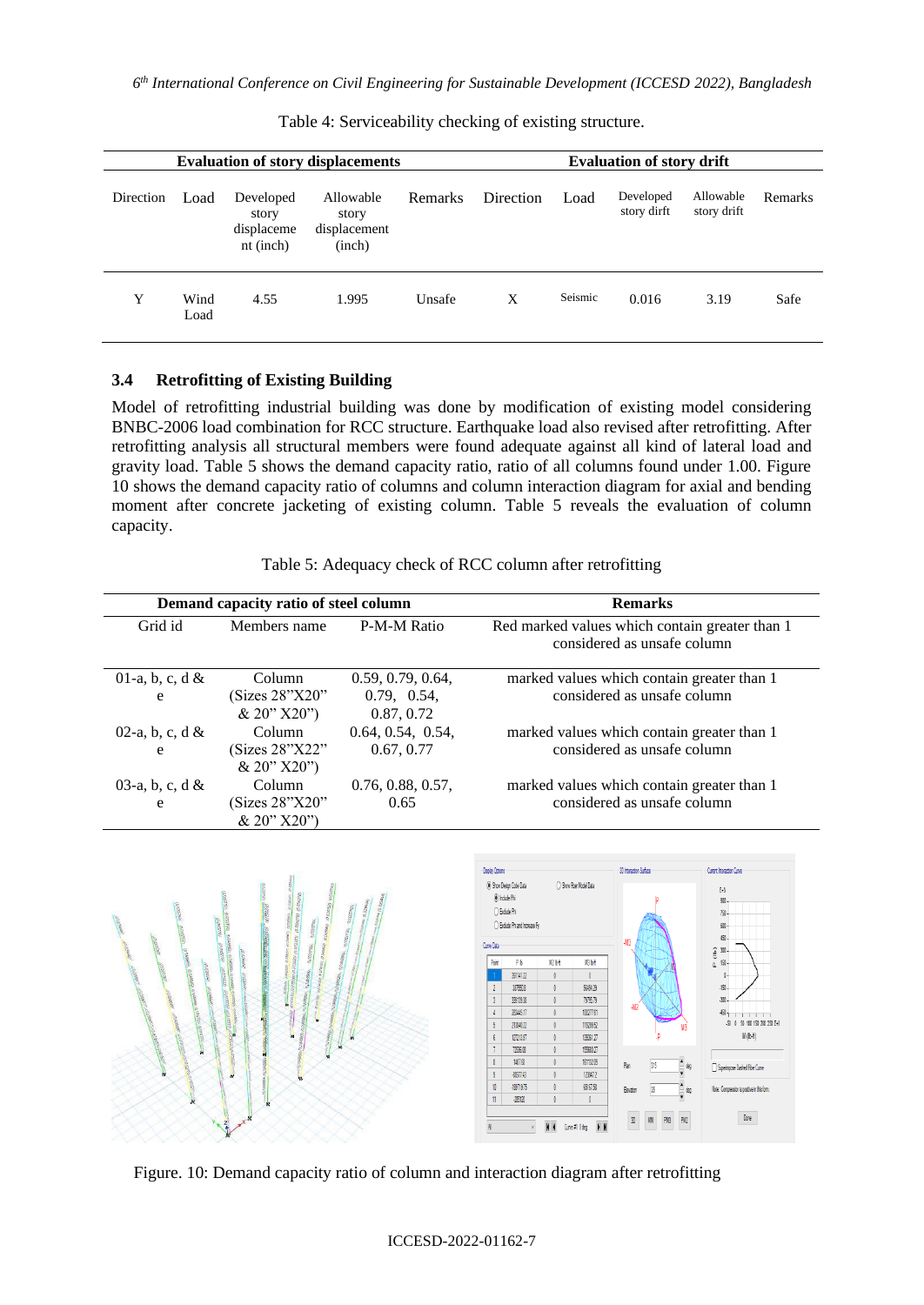### **3.5 Serviceability check**

From ETABS the values of deflection given by the structure was collected. From the deflection checked it was found that the structure is safe in deflection after retrofitting. Floor Drift of this modified structure within the allowable limit. Maximum displacement in Y direction against wind load while Maximum displacement in X direction against seismic load. Figure 11 and 12 show the maximum displacement against wind load and maximum drift against eartquake load respectively. Table 6 indicates the evalutaion of serviceability (BNBC- 2006, table 6.6.4 and chapter 1.5.6).





Figure 11: Maximum displacement Figure 12: Maximum drift

Table 6: Serviceability checking of modified retrofit structure.

| <b>Evaluation of story displacements</b> |              |                                               |                                              | <b>Evaluation of story drift</b> |           |         |                          |                          |                |
|------------------------------------------|--------------|-----------------------------------------------|----------------------------------------------|----------------------------------|-----------|---------|--------------------------|--------------------------|----------------|
| Direction                                | Load         | Developed<br>story<br>displacem<br>ent (inch) | Allowable<br>story<br>displacement<br>(inch) | Remarks                          | Direction | Load    | Developed<br>story dirft | Allowable<br>story drift | <b>Remarks</b> |
| Y                                        | Wind<br>Load | 0.89                                          | 1.995                                        | Safe                             | X         | Seismic | 0.014                    | 3.19                     | Safe           |

# **3.6 Retrofitting Structural Drawing and Concrete Jacketing Procedure Check**

After analysis of retrofitting structural model all structural members were found adequate against all types of lateral loads and gravity loads then retrofitting structural drawing was done according to retrofitting model for retrofitting construction of the existing building. Retrofitting construction was performed according to retrofitting structural design and drawing. Removed the RCC concrete cover of the column and expose all the longitudinal bars. Installed new rebars on all faces of Column using appropriate epoxy Grout. Provided sufficient anchoring of new concrete with the old concrete. Inserted new rebars on the corners of the column and connect with existing bars by welded Bent Bars. New bars should be provided in the corners to avoid puncturing the beams. For jacketing, concrete strength should be more than existing column concrete strength, or at least equal to it. Figure 13 shows the drawing of retrofitting column section while figure 14 reveals the rebar arrangements of beam column joint area. The rehabilitation of existing building was done for this study that will not make any hamper of working environment and space. Figure 15 shows the working procedure during column jacketing and figure 16 shows the photos after completion of retrofitting work.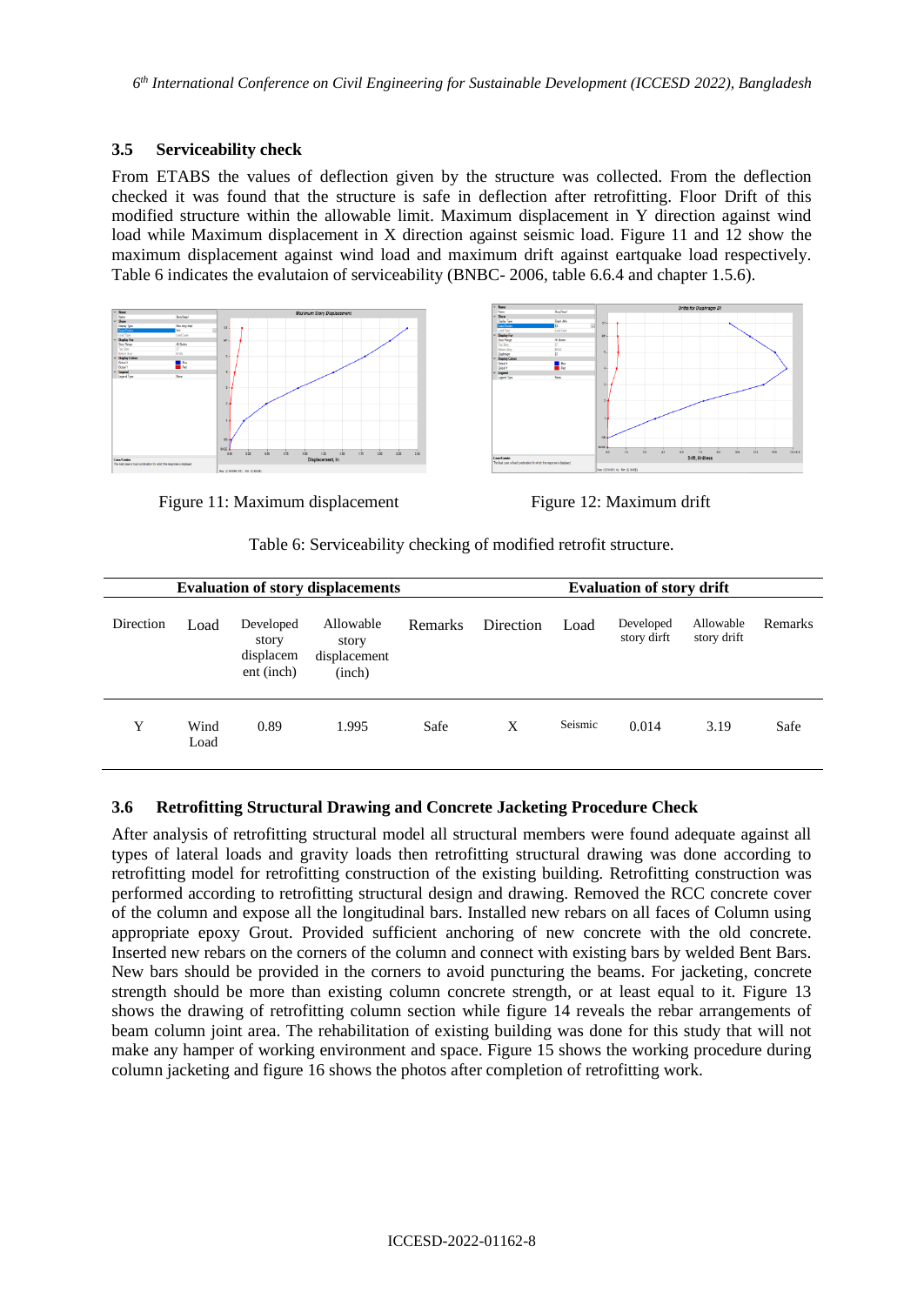



**REBAR ARRANGEMENTS IN BEAM COLUMN JOINT AREA** 





Figure 15: Photos of RCC column jacketing construction.



Figure 16: Photos of column after retrofitting.

ICCESD-2022-01162-9